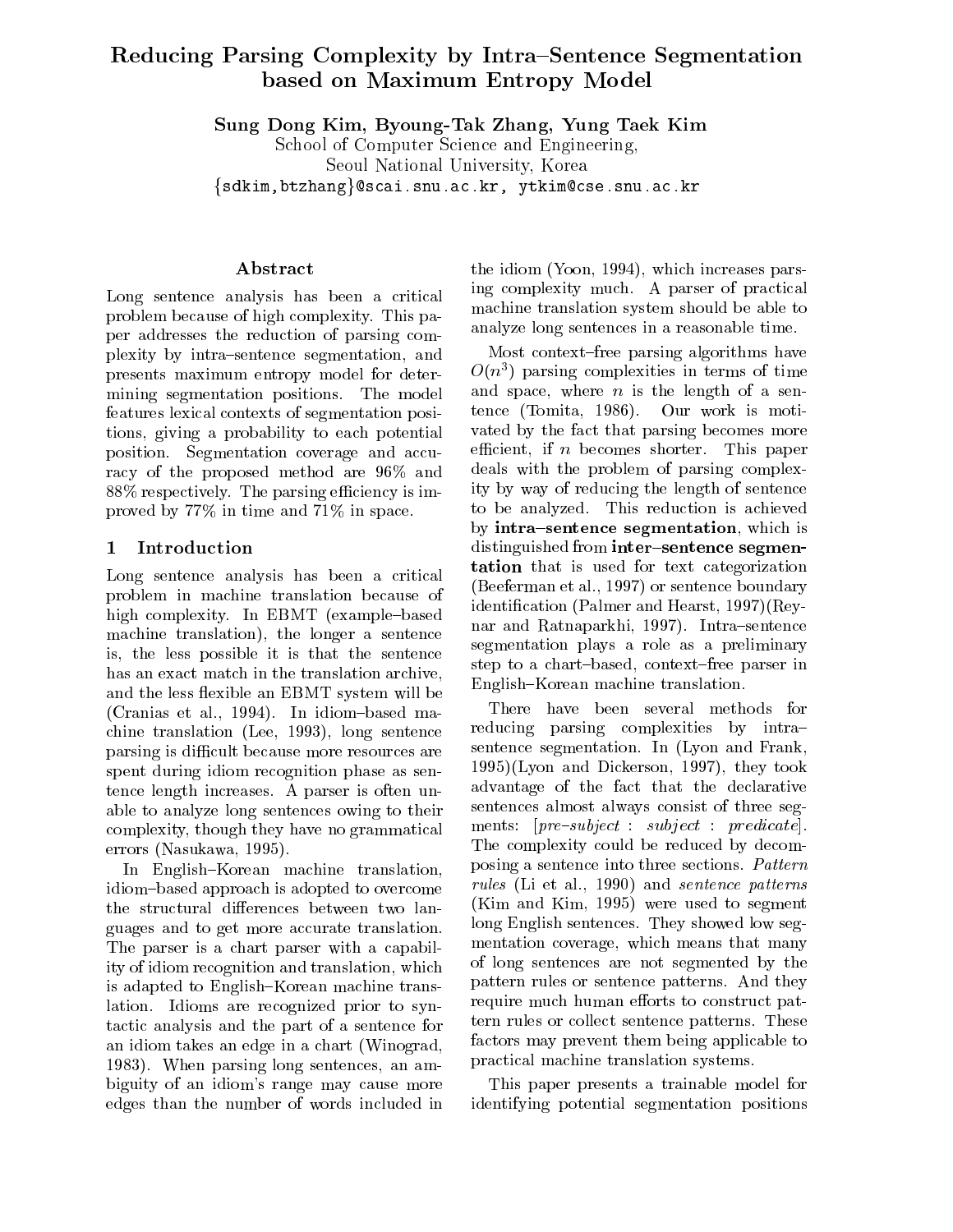in a sentence and determining appropriate segmentation positions. Given a corpus annotated with segmentation positions, our model automatically learns the contextual evidences about segmentation positions, which relieves human of burden to construct pattern rules or sentence patterns. These evidences are combined under the maximum entropy framework (Jaynes, 1957) to estimate the probability for each position. By intra-sentence segmentation based on the proposed model, we achieve more improved parsing efficiency by 77% in time and 71% in space.

In Section 2 we introduce the maximum entropy model. Section 3 describes features incorporated into the model and the process of identifying potential segmentation positions. The determination schemes of segmentation positions are described in Section 4. Segmentation performance of the model is presented with the degree of contribution to efficient parsing by the segmentation in Section 5. We also compare our approach with other intrasentence segmentation approaches. Section 6 draws conclusions and presents some further works.

### 2 Maximum Entropy Modeling

Sentence patterns or pattern ruels specify the sub-structures of the sentences. That is, segmentation positions are determined in view of the global sentence structure. If there is no matched rules or patterns with a given sentence, the sentence could not be segmented. We assume that whether a word is a segmentation position depends on its surrounding context. We try to find factors that affect the determination of segmentation positions. Maximum entropy is a technique for automatically acquiring knowledge from incomplete information, without making any unsubstantiated assumptions. It masters subtle effects so that we may accurately model subtle dependencies. It does not make any unwarranted assumptions, which means that maximum entropy learns exactly what the data says. Therefore it can perform well on unseen data.

The idea is to construct a model that assigns a probability to each potential segmentation position in a sentence. We build a probability distribution  $p(y|x)$ , where  $y \in \{0, 1\}$ is a random variable specifying the potential segmentation position in a context  $x$ . A feature of a context is a binary-valued indicator function  $f$  expressing the information about a

specific context.

Given a training sample of size  $N$ ,  $(x_1, y_1), \ldots, (x_N, y_N)$ , an empirical probability distribution can be defined as

$$
\tilde{p}(x,y) = \frac{\#(x,y)}{N},
$$

where  $\#(x, y)$  is the number of occurrences of  $(x, y)$ . The expected value of feature  $f_i$  with respect to the empirical distribution  $\tilde{p}(x, y)$  is expressed as

$$
\tilde{p}(f_i) \equiv \sum_{x,y} \tilde{p}(x,y) f_i(x,y)
$$

and the expected value of  $f$  with respect to  $\mathbb{R}^n$ the probability distribution  $p(y|x)$  is

$$
p(f_i) \equiv \sum_{x,y} \tilde{p}(x)p(y|x)f_i(x,y),
$$

where  $\tilde{p}(x)$  is the empirical distribution of x in the corpus. We want to build probability distribution  $p(y|x)$  that is required to accord  $\sum_{i=1}^{n}$  to the figure finite selecting segmentstion positions:  $p(f_i) = \tilde{p}(f_i)$  for all  $f_i \in \mathcal{F}$ , where  $\mathcal F$  is the set of candidate features. This makes the probability distribution be built on only training data.

Given a feature set  $\mathcal{F}$ , let  $\mathcal{C}$  be the subset of all distributions  $P$  that satisfies the requirement  $p(f_i) = \tilde{p}(f_i)$ :

$$
\mathcal{C} \equiv \{ p \in \mathcal{P} \mid p(f_i) = \tilde{p}(f_i), \text{ for all } f_i \in \mathcal{F} \}. \tag{1}
$$

We choose a probability distribution consistent with all the facts, but otherwise as uniform as possible. The uniformity of the probability distribution  $p(y|x)$  is measured by the conditional entropy:

$$
H(p) = -\sum_{x,y} p(x,y) \log p(y|x)
$$

$$
\equiv -\sum_{x,y} \tilde{p}(x)p(y|x) \log p(y|x).
$$

Thus, the probability distribution with maximum entropy is the most uniform distribution.

In building a model, we consider the linear exponential family Q given as

$$
\mathcal{Q}(f) = \{p(y|x) = \frac{1}{Z_{\lambda}(x)} \exp(\sum_{i} \lambda_i f_i(x, y))\},\tag{2}
$$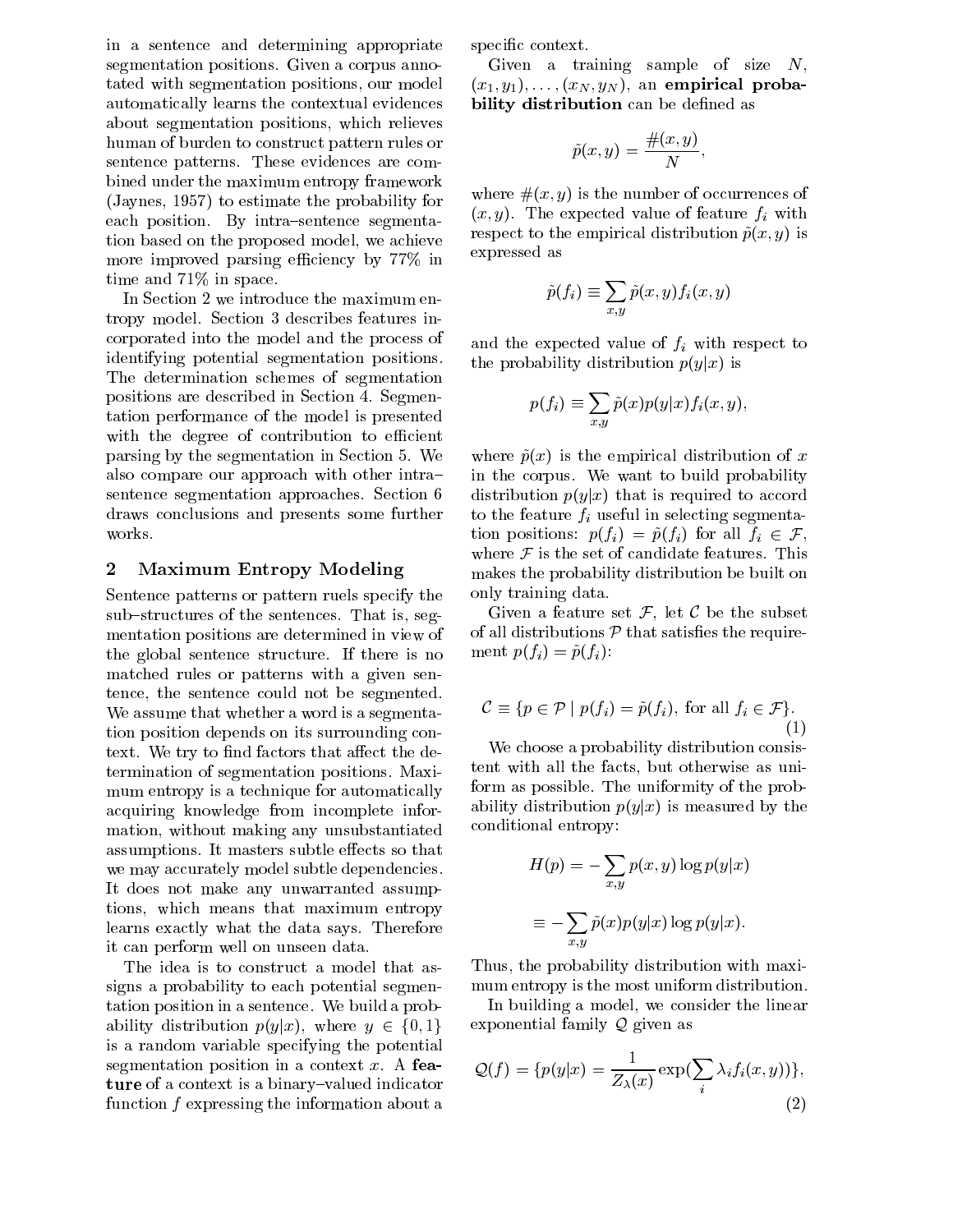where  $\eta$  are real valued parameters and view of  $Z_{\lambda}(x)$  is a normalizing constant:

$$
Z_{\lambda}(x) = \sum_{y} \exp\left(\sum_{i} \lambda_{i} f_{i}(x, y)\right).
$$

An intersection of the class Q of exponential models with the class of desired distribution (1) is nonempty, and the intersection contains the maximum entropy distribution and furthermore it is unique (Ratnaparkhi, 1994).

Finding  $p_* \in \mathcal{C}$  that maximizes  $H(p)$  is a problem in constrained optimization, which cannot be explicitly written in general. Therefore, we take advantage of the fact that the models in Q that satisfy  $p(f_i) = \tilde{p}(f_i)$  can be explained under the maximum likelihood framework (Ratnaparkhi, 1994). Maximum likelihood principle also gives the unique distribution  $p_*$ , the intersection of the class  $\mathcal Q$ with C.

We assume each occurrence of  $(x, y)$  is sampled independently. Thus, log-likelihood  $L_{\tilde{p}}(p)$  of the empirical distribution  $\tilde{p}$  as predicted by a model  $p$  can be defined as

$$
L_{\tilde{p}}(p) \equiv \log \prod_{x,y} p(y|x)^{\tilde{p}(x,y)} = \sum_{x,y} \tilde{p}(x,y) \log p(y|x). \quad \boxed{\phantom{a}}
$$

That is, the model we want to build is

$$
p_* = \arg\max_{p \in \mathcal{C}} H(p) = \arg\max_{q \in \mathcal{Q}} L_{\tilde{p}}(q).
$$

 $\mathbf{r}$  is parameters  $\mathbf{r}_i$  or exponential model (2) are obtained by the Generalized Iterative Scaling algorithm (Darroch and Ratcliff, 1972).

### 3 Construction of Features

This section describes the features. From a corpus, contextual evidences of segmentation positions are collected and combined, resulting in features. The features are used in identifying potential segmentation positions and included in the model.

#### Segmentable Positions and Safe  $3.1$ Segmentation

A sentence is constructed by the combination of words, phrases, and clauses under the well-defined grammar. A sentence can be segmented into shorter segments that correspond to the constituents of the sentence. That is, segments correspond to the nonterminal symbols of the context{free grammar1 . The posi-

tion of a word is called segmentable position that can be a starting position of a specific segment.

Though the analysis complexity can be reduced by segmenting a sentence, there is a mis-segmentation risk that causes parsing failures. A segmentation can be called safe segmentation that results in a coherent blocks of words. In English-Korean translation, safe segmentation is defined as the one which generates safe segments. A segment is safe, when there is a syntactic category symbol  $N^P$  dominating the segment and the segment can be combined with adjacent segments under a given grammar. In Figure 1, (a) is an unsafe segmentation because the second segment cannot be analyzed into one syntactic category, resulting in parsing failure. By the safe segmentation (b), the first segment corresponds to a noun phrase and the second to a verb phrase, so that we can get a correct analysis result.



Figure 1: Examples of unsafe/safe segmentation in English-Korean translation.

### 3.2 Lexical Contextual Constraints

A lexical context of a *word* includes seven $$ word window: three to the left of a word and three to the right of a *word* and a *word* itself. It also includes the part-of-speeches of these words, subcategorization information for two words to the left, and position value. The position value position value with which will be it the culated as

$$
posi\_v = \lceil \frac{i}{n} \times R \rceil,
$$

where *n* is the number of words and  $R^2$  represents the number of regions in the sentence. Region is the sequentially ordered block of

 $1$ <sup>1</sup>Nonterminal symbols include the ones for phrases, such as NP (noun phrase) and VP (verb phrase),

and the ones for clauses like RLCL (relative clause), SUBCL (subordinate clause).

It is a heuristically set value, and we set  $R$  as 4.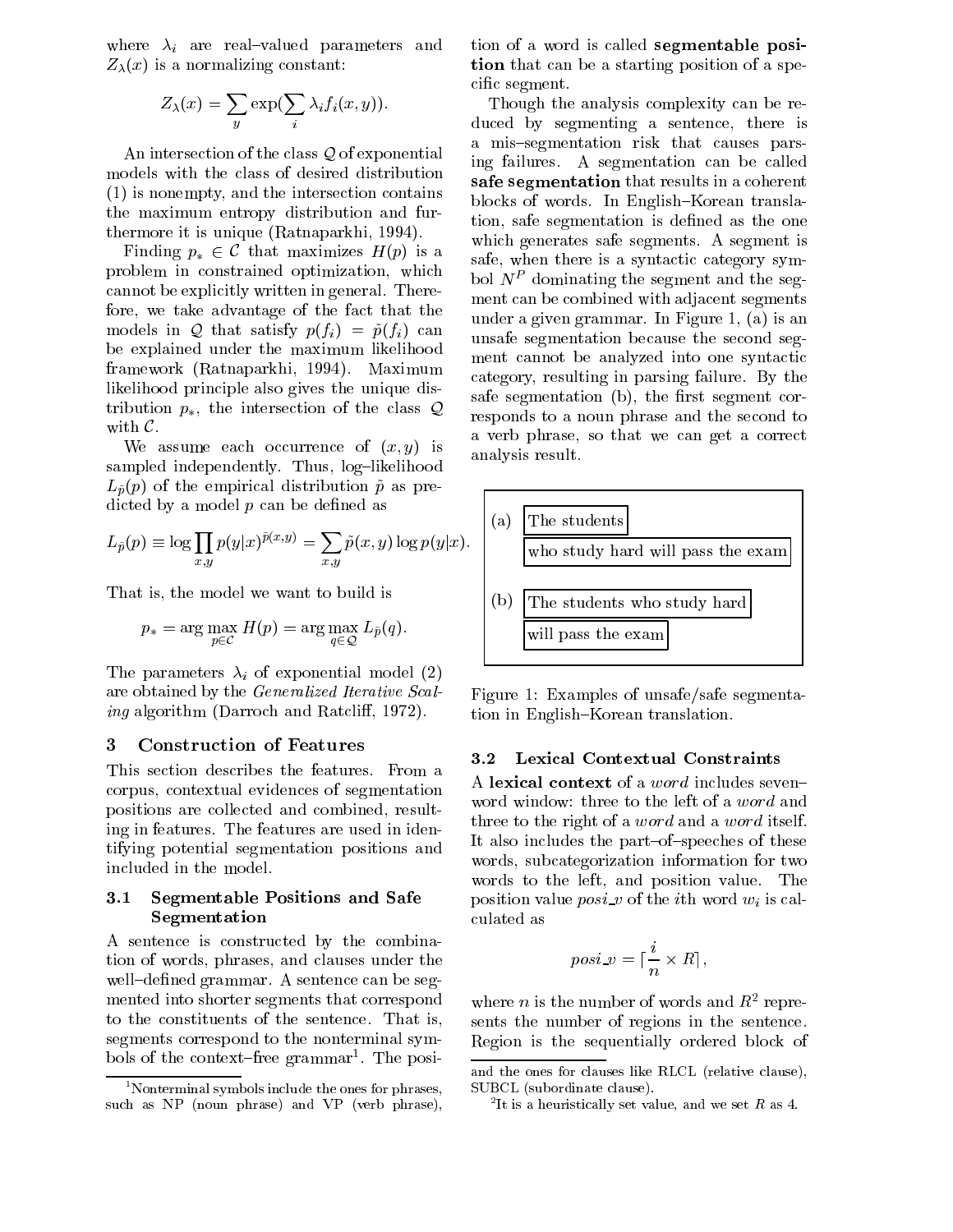words in a sentence, and  $posi$  v represents the region in which a word lies. It is included to reflect the influence of the position of a word on being a segmentation position. Thus, the lexical context of a word is represented by 17 attributes as shown in Figure 2.

| s_position?                                 |  |
|---------------------------------------------|--|
| $word_i$                                    |  |
| $w_{i-3}, \ldots, w_{i+3}$                  |  |
| $p_{i-3},\ldots,p_{i+3}$                    |  |
| s_cat <sub>i-2</sub> , s_cat <sub>i-1</sub> |  |
| $posi_v$                                    |  |

Figure 2: The structure of lexical context.

An example of a training data and a resulting lexical context is shown in Figure 3. A symbol  $\#$  represents a segmentation position marked by human annotators. Therefore, the lexical context of word when includes the value 1 for attribute  $s\text{-}position$ ? and followings: three words to the left of when (became, *terribly*, and *worried*) and part-of-speeches of each word (VERB ADV ADJ), three words to the right (they, saw, and what) and partof{speeches (PRON VERB PRON), subcategorization information for two words to the left  $(0 1)$ , and position value  $(2)$ .

Of course his parents became terribly worried  $#$  when they saw what was happening to Atzel.

( 1 when became terribly worried they saw what VERB ADV ADJ PRON VERB PRON 0 1 2 )

Figure 3: An example of a training data and a lexical context.

To get reliable statistics, much training data is required. To alleviate this problem, we generate lexical contextual constraints by combining lexical contexts and collect statistics for them. To generate lexical contextual constraints and to identify segmentable positions, we define two operations join  $(\oplus)$  and consistency  $(\equiv)$ . Let  $(a_1,\ldots,a_n)$  and  $(b_1,\ldots,b_n)$  be lexical contexts and  $(C_1,\ldots,C_n)$  be lexical contextual

constraint. The operation *join* is defined as

$$
(a_1, \ldots, a_n) \oplus (b_1, \ldots, b_n) = (C_1, \ldots, C_n),
$$

$$
C_i = \begin{cases} \n' \ast' & \text{if } a_i \neq b_i \\ \na_i & \text{if } a_i = b_i \n\end{cases}
$$

where  $\frac{1}{k}$  is *don't-care term* accepting any value. A lexical contextual constraint is generated as a result of join operation. The consistency is dened as

$$
\left( (a_1, \ldots, a_n) \equiv (C_1, \ldots, C_n) \right) = k,
$$
  
= 
$$
\begin{cases} 1 & \text{if } (C_i = a_i \text{ or } C_i = ' *') \text{ for all } 1 \le i \le n \\ 0 & \text{otherwise} \end{cases}
$$

The algorithm for generating lexical contextual constraints is shown in Figure 4.

- $\bullet$  Input: a set of active lexical contexts  $LC_w = \{lc_1 \dots lc_n\}$  for word w,  $\cdots$  =  $\cdots$  =  $\cdots$ ,  $\cdots$ ,  $\cdots$ ,  $\cdots$ ,  $\cdots$ ,  $\cdots$
- $\bullet$  Output: a set of lexical contextual  $\hspace{0.1mm}$ constraints  $LCC_w = \{lcc_1 \dots lcc_k\},$ where  $\epsilon$  is a contract  $\epsilon$  is the contract of  $\epsilon$
- 1. Initialize  $LCC_w = \emptyset$

 $k<sub>k</sub>$ 

- 2. Do the followings for each  $lc_i \in LC_w$
- (a) For all  $lc_i (j \neq i)$ ,  $Count(lc_i) = \#$  of matched attributes with  $lc_i$
- (b)  $max\_cnt = \arg max_{lc_i \in LC_w} Count(lc_i)$
- (c) For all lcj , where County (iii)  $\sim$  maximum can count  $lcc = lc_i \oplus lc_j, \quad LCC_w \leftarrow LCC_w \cup \{lcc\}$

Figure 4: Algorithm for generating lexical contextual constraints.

A lcc plays the role of a feature. Following is an example of a feature.

$$
f(x,y) = \begin{cases} 1 & \text{if } x_{word} = "that" \text{ and} \\ x_{i-1} = "say" \text{ and } y = 1 \\ 0 & \text{otherwise} \end{cases}
$$

We collect the statistics for each *lcc*. The frequency of each *lcc* is counted as the number of lexical contexts that satisfy the consistency operation with the *lcc*.

$$
#(lcc) = \sum_{i=1}^{n} (lc_i \equiv lcc).
$$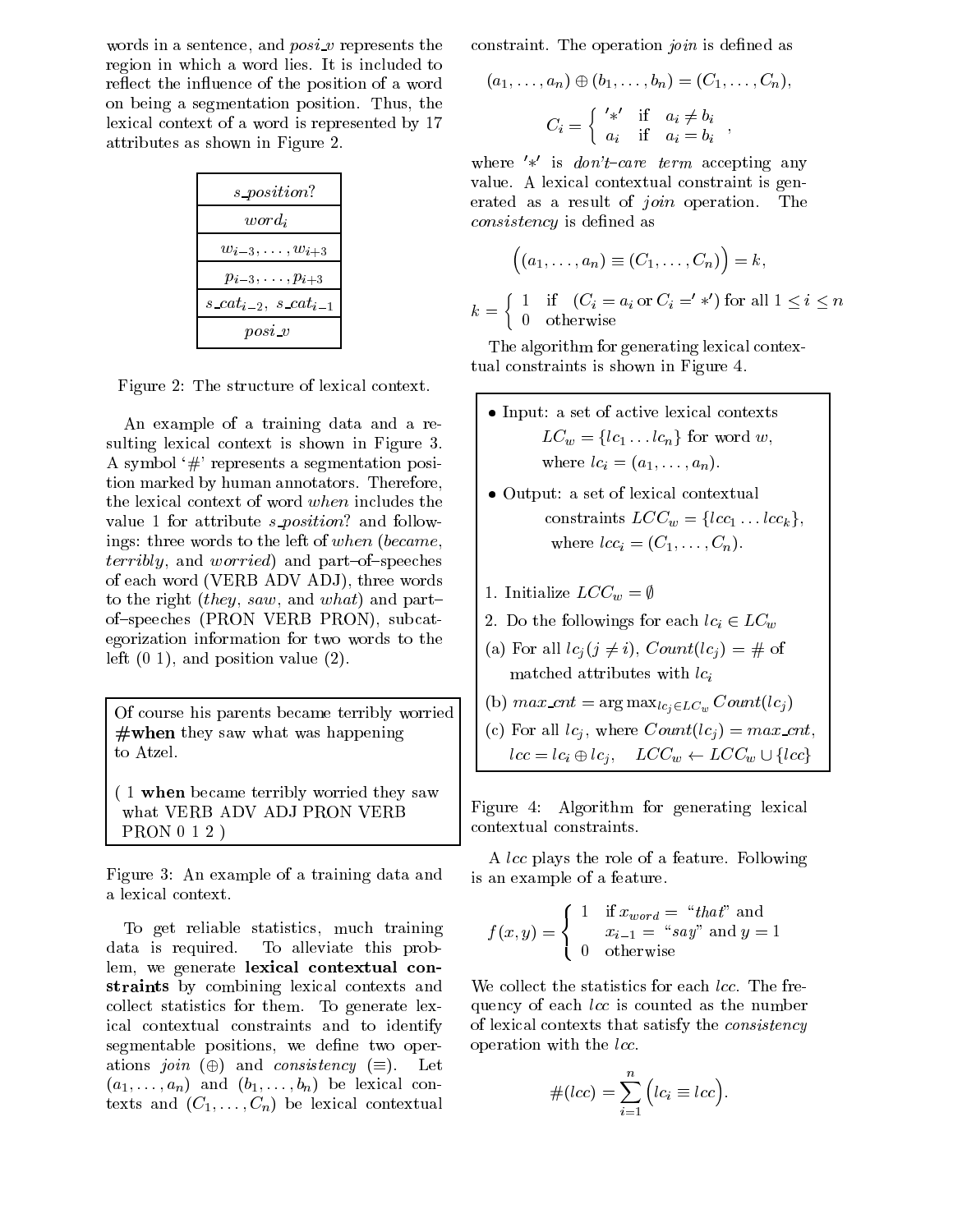Identifying segmentable positions is performed with the consistency operation with the lexical context of word w and  $lcc \in LCC_w$ . The word whose lexical context is consistent with *lcc* is identified as a segmentable posi-

#### 4 Determination Schemes of  $\overline{4}$ Segmentation Positions

Segmentation positions are determined through two steps: identifying segmentable positions and selecting the most appropriate position among them. Segmentable positions are identied using the consistency operation. Maximum entropy model in Section 2 gives a probability to each position.

Segmentation performance is measured in terms of coverage and accuracy. Coverage is the ratio of the number of actually segmented sentences to the number of segmentation target sentences that are longer than  $\alpha$  words, where  $\alpha$  is a fixed constant distinguishing long sentences from short ones. Accuracy is evaluated in terms of the safe segmentation ratio. They are defined as follows:

$$
coverage = \frac{\# \text{ of actually segmented Sent.}}{\# \text{ of Sent. to be segmented}} \qquad \qquad \textbf{4.3}
$$
\n
$$
accuracy = \frac{\# \text{ of Sent. with safe segmentation}}{\# \text{ of actually segmented Sent.}} \qquad \text{Du}
$$
\n
$$
(4)
$$

### 4.1 Baseline Scheme

No contextual information is used in identifying segmentable positions. They are empirically identied. A word that is tagged as a segmentation position more than 5 times is identied as a segmentable position. A set of segmentable positions, D, is as follows.

 $D = \{w_i \mid w_i \text{ is tagged as segmentation position}\}$ 

and 
$$
\#(\text{tagged }w_i) \geq 5
$$

In order to select the most appropriate position, the segmentation appropriateness of each position is evaluated by the probability of word  $w_i$ :

$$
p(w_i) = \frac{\text{\# of tagged } w_i}{\text{\# of } w_i \text{ in the corpus}}
$$

 $p(w_i)$  represents the tendency that word  $w_i$ will be used as a segmentation position. A tences.

segmentation position  $w_*$  is selected as the one that has highest  $p(w_i)$  value:

$$
w_* = \arg\max_{w_i \in \mathcal{D}} p(w_i).
$$

This scheme serves as a baseline for comparing the segmentation performance of the models.

#### A Scheme using Lexical  $4.2$ **Contextual Constraints**

Lexical contextual constraints are used in identifying segmentable positions. Compared with the baseline scheme, this scheme considers contextual information of a word. All consistent words with the defined lexical contextual constraints form a set of segmentable positions D.

$$
\mathcal{D} = \{w_i \mid (lc_{w_i} \equiv lcw_{i_i}) = 1\}.
$$

The maximum likelihood principle gives a probability distribution for  $p(y \mid lcc_{w_i})$ , where  $y \in \{0, 1\}$ . Segmentation appropriateness is evaluated by  $p(1 | loc_{w_i})$ . A position with the highest  $p(1 \mid lcc_{w_i})$  becomes a segmentation position:

$$
w_* = \arg\max_{w_i \in \mathcal{D}} p(1 \mid lcc_{w_i}).
$$

### 4.3 A Scheme using Lexical Contextual Constraints with Word Sets

 $=\frac{h}{v}$  of Sentence separation of Sentence segmentation of the samples for con- $\sum_{n=1}^{\infty}$  segmentable positions may not be identified. structing lexical contextual constraints, some To alleviate this problem we introduce word sets whose elements have linguistically similar features. We define four word sets: *coordinate* conjunction set, subordinate conjunction set, interogative set, auxiliary verb set. The categories of word sets and the examples of their members are shown in Table 1.

Table 1: The word sets and examples.

| Word Set                 | Examples                   |
|--------------------------|----------------------------|
| Coordinate Conjunctions  | and, or, but               |
| Subordinate Conjunctions | <i>if</i> , when, $\ldots$ |
| Interogatives            | how, what, $\dots$         |
| <b>Auxiliary Verbs</b>   | $can, should, \ldots$      |

Coordinate conjunctions have only 3 members, but they frequently apprear in long sen-Subordinate conjunctions have 25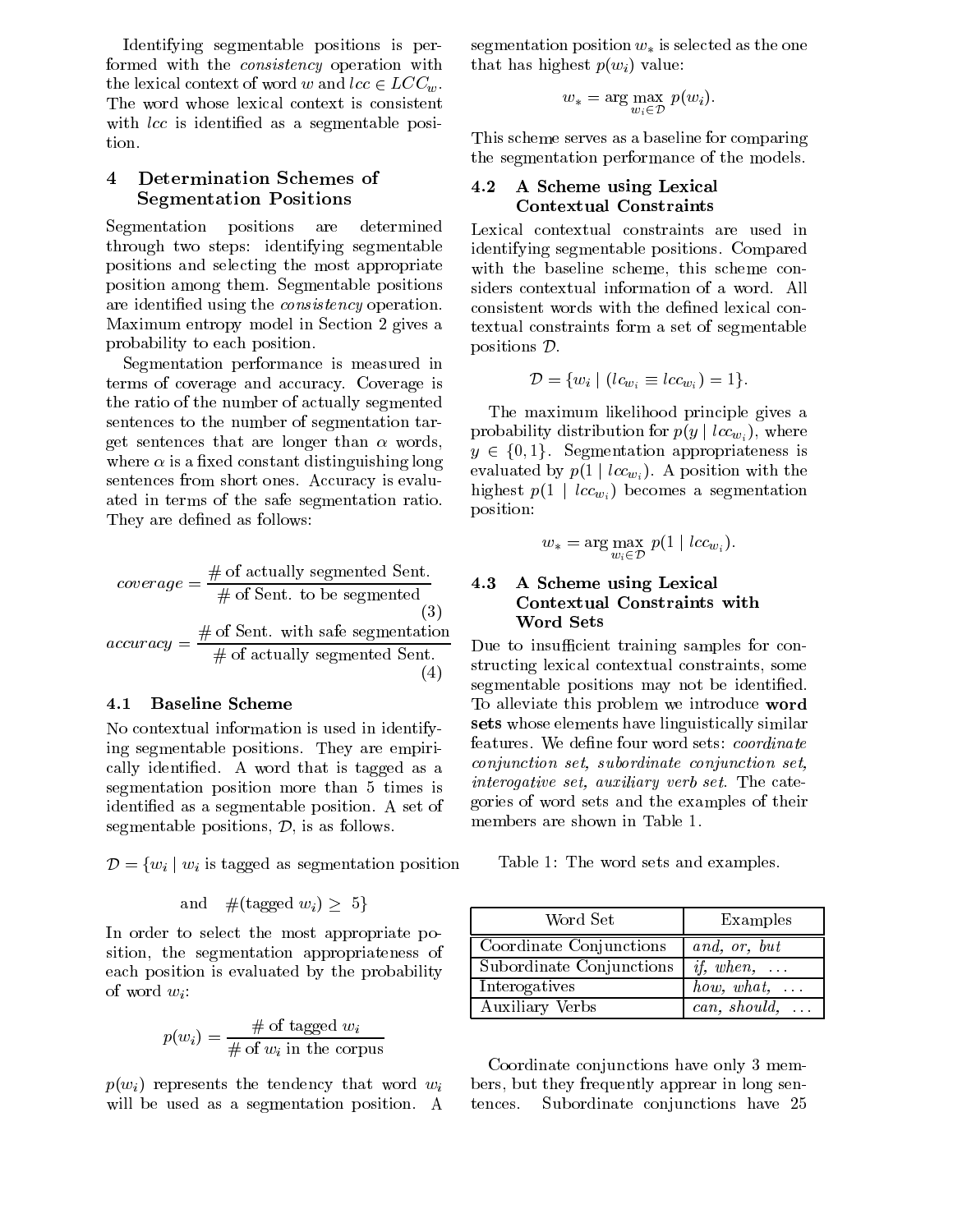members, interogatives 5 members, and auxiliary verbs have 12 members now. The words belonging to each word set are treated equally. Lexical contextual constraints are constructed for words and word sets, so the statistics is collected for both of them. The set of segmentable positions  $D$  is defined somewhat differently as:

$$
\mathcal{D} = \{w_i, ws_j \mid (lc_{w_i} \equiv lcc_{w_i}) = 1
$$

$$
or \quad (lc_{ws_j} \equiv lcc_{ws_j}) = 1\},
$$

where wsj denotes a word set to where the june in the gr word in a sentence belongs.

In this scheme,  $p(1 \mid lcc_{w_i})$  or  $p(1 \mid lcc_{ws_i})$ expresses the segmentation appropriateness of the position. Therefore, a segmentation position is determined by

$$
w_* = \arg\max_{\{w_i, w s_j\} \in \mathcal{D}} \{p(1 \mid lcc_{w_i}), \ p(1 \mid lcc_{ws_j})\}.
$$

### 5 Experiments

### 5.1 Corpus and Construction of the Maximum Entropy Model

We construct the corpus from two different domains, where the sentences longer than 15 words are extracted . The training portion is wh used to generate lexical contextual constraints and to collect statistics for maximum entropy model construction. From high school English texts, 1500 sentences are tagged with segmentation positions by human. Two people who have some knowledge about English syntactic structures read sentences, and marked words as segmentation positions where they paused.

After generating lexical contextual constraints, we constructed the maximum entropy model  $p(y|x)$ , where x is a lexical contextual constraint and  $y \in \{0, 1\}$ . The model incorporates features that occur more than 5 times in the training data. 3626 candidate features were generated without word sets and 3878 features with word sets. In Table 2, training time and the number of active features of the model are shown.

Segmentation performance is evaluated using test portion that consists of 1800 sentences from two domains: high school English texts and the Byte Magazine.

Table 2: Construction of models.

|                      | Training<br>Time | # of<br>Active Features |
|----------------------|------------------|-------------------------|
| Without<br>Word Sets | $10 \text{ min}$ | 2720                    |
| With<br>Word Sets    | $12 \text{ min}$ | 2910                    |

### 5.2 Segmentation Performance

In addition to coverage and accuracy, SC value is also defined to express the degree of contribution to efficient parsing by segmentation. It is the ratio of the sentences that can benefit from intra-sentence segmentation. If a long sentence is not segmented or is segmented at unsafe segmentation positions, the sentence is called a segmentation error sentence. SC value is calculated as

$$
SC = 1 - \frac{\text{\# of segmentation error sentences}}{\text{\# of segmentation target sentences}}.
$$

A sentence longer than  $\alpha$  words is considered as the segmentation target sentence, where  $\alpha$  is set to 12. Table 3 compares segmentation performance for each determination scheme.

Table 3: Segmentation performance of the determination schemes of segmentation position.

| Determination<br>Schemes | Coverage/<br>Accuracy $(\%)$ | SC    |
|--------------------------|------------------------------|-------|
| Baseline                 | 100/77.6                     | 0.776 |
| LCC.                     | 90.7/89                      | 0.808 |
| LCC with                 | 95.8/87.9                    | 0.865 |
| Word Sets                |                              |       |

By the comparison of the baseline scheme with others, the accuracy is observed to depend on the context information. Word sets are helpful for increasing coverage with less degradation of accuracy. Each scheme has superiority in terms of the different measures. But in terms of applicability to practical systems, the third scheme is best for our purpose. Table 4 shows the segmentation performance of the scheme using LCC with word sets.

SC value for the sentences from the same domain as training data is about 0.88, and

<sup>3</sup>The sentences with commas are excluded because comma is an explicit segmentation position. Segments resulting from a segmentation at commas may be the manageable-sized ones. Our work is to segment long sentences without explicit segmentation positions.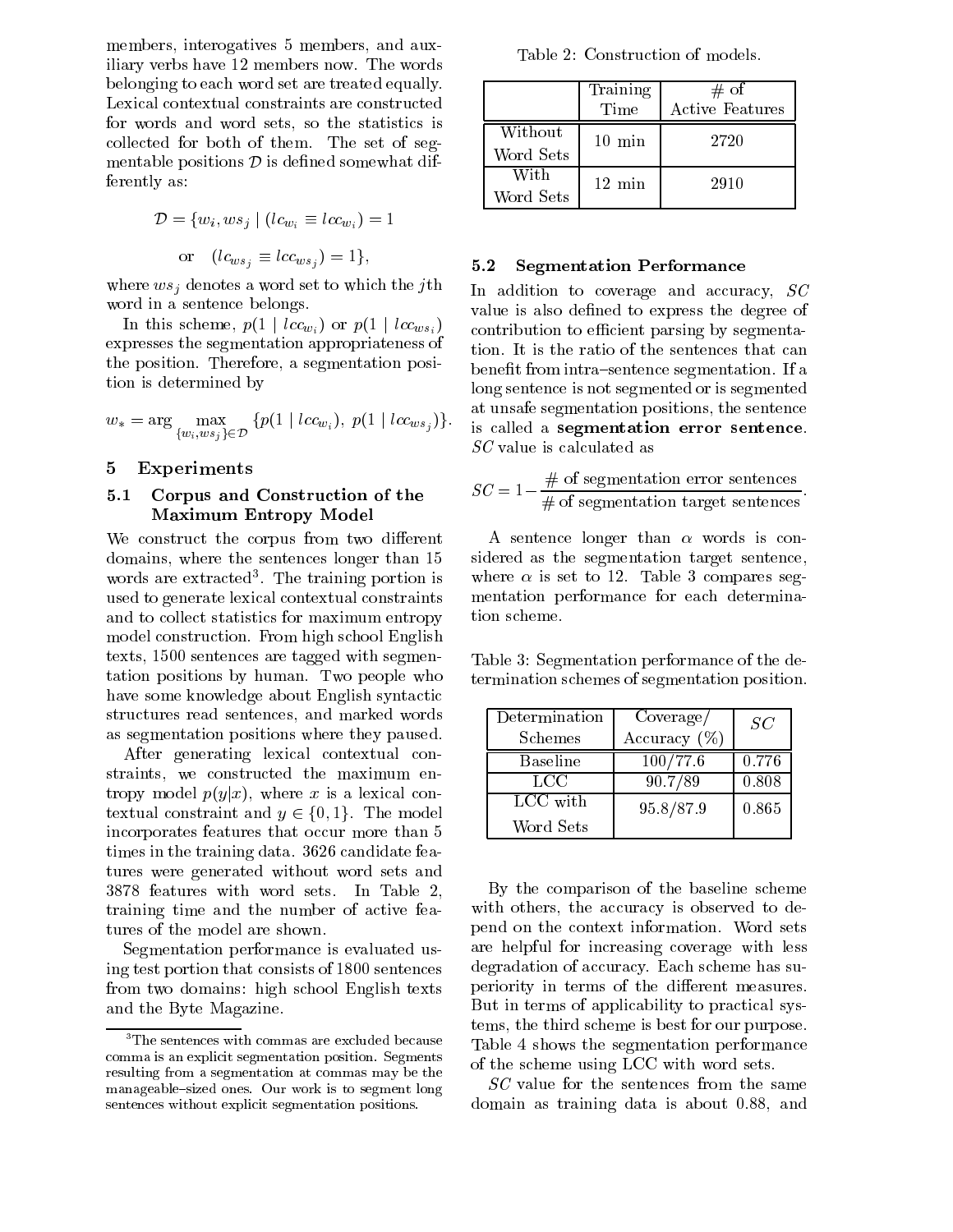|              |                         |                |      |                                                   | TTIKIL.       |
|--------------|-------------------------|----------------|------|---------------------------------------------------|---------------|
| Domain       | Sent.                   | Coverage/      | SC   |                                                   | <b>Englis</b> |
|              | Length                  | $Accuracy(\%)$ |      | With                                              | 4.6           |
|              | $\overline{15} \sim 19$ | 99.0 / 95.9    | 0.95 | Segmentation                                      | 0.9           |
| High-School  | $\overline{20}$ ~24     | 100/94.0       | 0.94 | Without                                           | 19.6          |
| English Text | $25\sim29$              | 96.0 / 81.3    | 0.78 | Segmentation                                      | 3.4           |
|              | $30\sim$                | 100/67.5       | 0.68 | Improvement                                       | 76.           |
|              | $15{\sim}19$            | 94.0/92.6      | 0.87 |                                                   | 73.           |
| Byte         | $20 - 24$               | 91.0/91.2      | 0.83 |                                                   |               |
| Magazine     | $25 - 29$               | 92.5/94.6      | 0.88 |                                                   |               |
|              | $30\sim$                | 93.5/86.1      | 0.81 |                                                   |               |
| Total        | 1800                    | 95.8/87.9      | 0.87 | segmentation coverage a<br>of parsing efficiency. |               |

Table 4: Segmentation performance of LCC with word sets.

about 0.85 for the sentenes from the Byte Magazine. Though they slightly differ between test domains, about 87% of long sentences can be parsed with less complexity and without causing parsing failures. It suggests that the intra-sentence segmentation method can be utilized for efficient parsing of the long sentences.

### 5.3 Parsing Efficiency

Parsing efficiency is generally measured by the required time and memory for parsing. In most cases, parsing sentences longer than 30 words could not complete without intra{ sentence segmentation. Therefore, the parsing is performed for the sentences longer than 15 and less than 30 words. Ultra-Sparc 30 machine is used for experiments. The efficiency improvement was measured by

$$
EI_{time} = \frac{t_{unseg} - t_{seg}}{t_{unseg}} \times 100,
$$
  

$$
EI_{memory} = \frac{m_{unseg} - m_{seg}}{m_{unseq}} \times 100,
$$

where tunsely and munsels are time and memory  $\sim$  DOMOO during parsing without segmentation and  $t_{seq}$ ,  $m_{seq}$  are for the parsing with segmentation. The results of  $m_{seq}$ Table 5 summarizes the results.

By segmenting long sentences into several manageable-sized segments, we can parse long sentences with much less time and space.

### 5.4 Comparison with Related Works

The intra-sentence segmentation method based on the maximum entropy model is compared with other approaches in terms of the

Table 5: Comparison of parsing efficiency with/without segmentation.

|              | High-School        | <b>Byte</b>        |
|--------------|--------------------|--------------------|
|              | English Text       | Magazine           |
| With         | $4.6 \text{ sec}$  | $5.4 \text{ sec}$  |
| Segmentation | $0.9$ MB           | $1.1$ MB           |
| Without      | $19.6 \text{ sec}$ | $25.1 \text{ sec}$ |
| Segmentation | 3.4 MB             | 3.7 MB             |
| Improvement  | $76.5\%$           | $78.5\%$           |
|              | $73.5\%$           | 70.3%              |

segmentation coverage and the improvement

In (Lyon and Frank, 1995)(Lyon and Dickerson, 1997), a sentence is segmented into three segments. Though parsing efficiency can be improved by segmenting a sentence, this method may be applied to only simple sentences . Long sentences are generally coordinate sentences or complex sentences . Iney have more than two subjects, so applying this method to such sentences seems to be inappropriate.

In (Kim and Kim, 1995), sentence patterns are used to segment long sentences. This method improve parsing efficiency by  $30\%$  in time and 58% in space. However collecting sentence patterns requires much human efforts and segmentation coverage is only about 36%.

Li's method (Li et al., 1990) for sentence segmentation also depends upon manualintensive pattern rules. Segmentation coverage seems to be unsatisfactory for practical machine translation system.

The proposed method can be applied to coordinate and complex sentences as well as simple sentences. It shows segmentation coverage of about 96%. In addition, it needs no other human efforts except for constructing training data. Human annotators have only to read sentences and mark segmentation positions, which is more simple than collecting pattern rules or sentence patterns. We can also get much improved parsing efficiency: about  $77\%$ in time and about 71% in space.

<sup>4</sup>A simple sentence has one sub ject and one predicate.

 $5A$  coordinate sentence results from the combination of several simple sentences by the coordinate conjunctions.

<sup>&</sup>lt;sup>6</sup>A complex sentence consists of a main clause and several subordinate clauses.